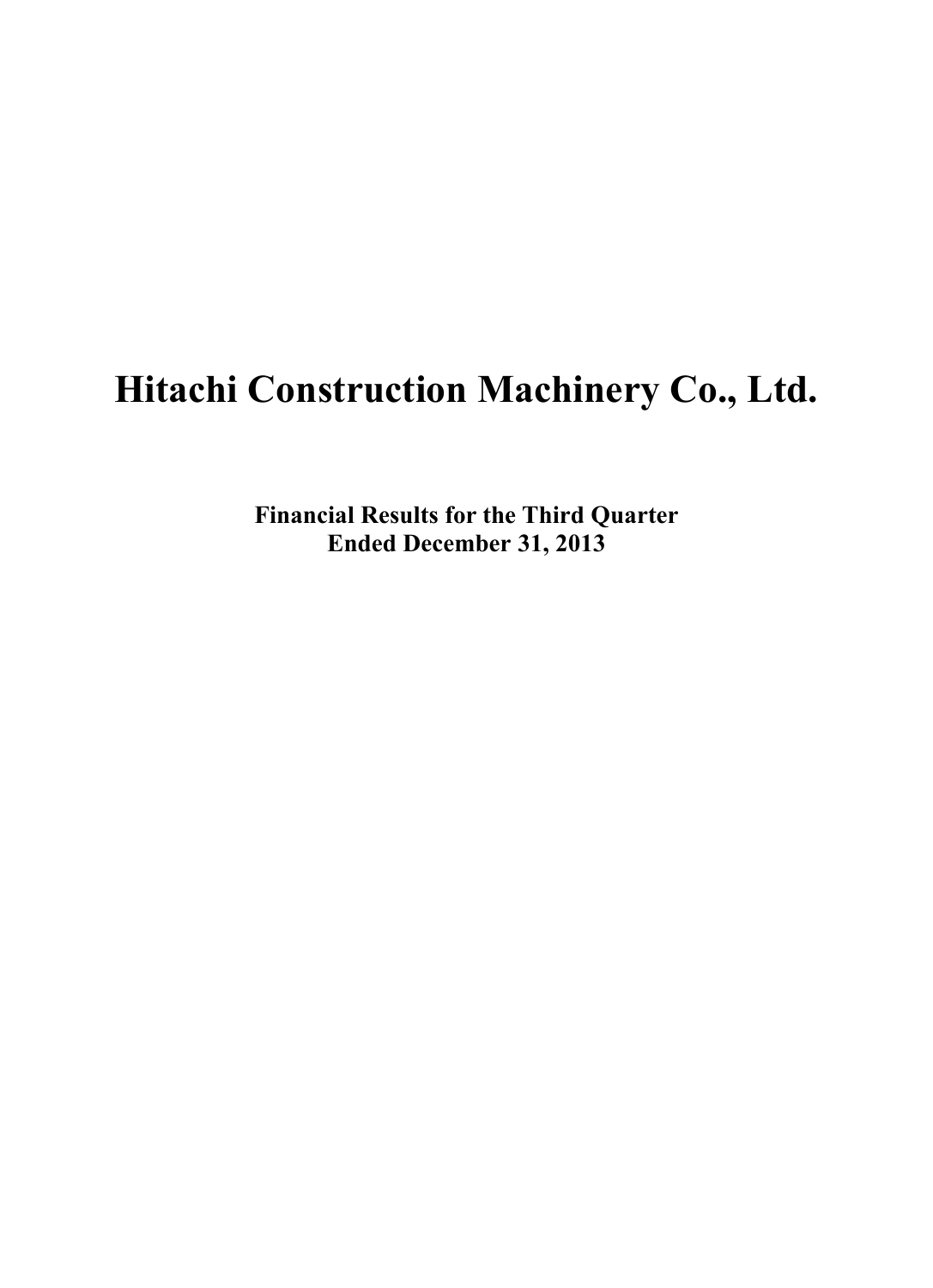# **Consolidated Financial Results for the Third Quarter Ended December 31, 2013 (Japan GAAP) (Non-audited)**

January 28, 2014

Listed company: **Hitachi Construction Machinery Co., Ltd. (HCM)** Stock exchange: Tokyo (first section) Code number: 6305 URL http://www.hitachi-c-m.com Representative: Yuichi Tsujimoto, President and Chief Executive Officer Scheduled date for submission of the Quarterly Securities Report: February 7, 2014 Scheduled date of commencement of payment of dividends: - Supplementary materials to the quarterly financial statements have been prepared: Yes A presentation will be held to explain the quarterly financial statements: Yes (for institutional investors, analysts, and journalists) US accounting standards are not applied.

1. Consolidated results for the third quarter ended December 2013 (April 1, 2013 to December 31, 2013)

(1) Consolidated results (cumulative) (Rounded off to the nearest million)

|                   | Net sales                                                                                                                                                                                                                                                                                          |      | Operating income |               | Ordinary income                                     |        | Net income      |               |
|-------------------|----------------------------------------------------------------------------------------------------------------------------------------------------------------------------------------------------------------------------------------------------------------------------------------------------|------|------------------|---------------|-----------------------------------------------------|--------|-----------------|---------------|
|                   | Millions of yen                                                                                                                                                                                                                                                                                    | $\%$ | Millions of yen  | $\%$          | Millions of yen                                     | $\%$   | Millions of yen | $\frac{0}{0}$ |
| December 31, 2013 | 557,862                                                                                                                                                                                                                                                                                            | 0.6  | 40.237           | 42.1          | 32.109                                              | 62.3   | 17.110          | 34.2          |
| December 31, 2012 | 554.486                                                                                                                                                                                                                                                                                            | 0.2  | 28.322           | $\mathcal{D}$ | 19.780                                              | (33.3) | 12.749          |               |
|                   | $\mathbf{M}$ ( $\mathbf{C}$ ) ( $\mathbf{I}$ ) ( $\mathbf{R}$ ) ( $\mathbf{A}$ ) ( $\mathbf{M}$ ) ( $\mathbf{A}$ ) ( $\mathbf{A}$ ) ( $\mathbf{A}$ ) ( $\mathbf{A}$ ) ( $\mathbf{A}$ ) ( $\mathbf{A}$ ) ( $\mathbf{A}$ ) ( $\mathbf{A}$ ) ( $\mathbf{A}$ ) ( $\mathbf{A}$ ) ( $\mathbf{A}$ ) ( $\$ |      |                  |               | $\mathbb{R}$ 1 0010 $\mathbb{R}$ 1016 111 (440.0.0) |        |                 |               |

Note: Comprehensive income December 2013: ¥47,706 million (91.5 %) December 2012: ¥24,916 million (443.3 %)

|                   | Net income per share | Net income per share<br>(Diluted) |
|-------------------|----------------------|-----------------------------------|
|                   | Yen                  | Yen                               |
| December 31, 2013 | 80.56                | 80.53                             |
| December 31, 2012 | 60.19                | 60.18                             |
|                   | .                    | . .<br>.                          |

Note) The percentages indicated are increases (decreases) compared with the same period of the previous fiscal year.

#### (2) Consolidated financial position

|                   | Total assets    | Net assets      | Equity ratio  |
|-------------------|-----------------|-----------------|---------------|
|                   | Millions of yen | Millions of yen | $\frac{0}{0}$ |
| December 31, 2013 | 1,124,483       | 439.290         | 33.7          |
| March 31, 2013    | .099.901        | 416.671         | 32.8          |

Note: Total equity December 2013: ¥378,550 million March 2013: ¥361,163 million

#### 2. Dividends status

|                                |               |                       | Cash dividends per share |          |       |
|--------------------------------|---------------|-----------------------|--------------------------|----------|-------|
|                                | First Quarter | <b>Second Quarter</b> | Third Quarter            | Year End | Total |
|                                | Yen           | Yen                   | Yen                      | Yen      | Yen   |
| March 31, 2013                 |               | 20.00                 |                          | 20.00    | 40.00 |
| March 31, 2014                 |               | 25.00                 |                          |          |       |
| March 31, 2014<br>(Projection) |               |                       |                          | 25.00    | 50.00 |

Note: Changes involving the dividend status for the fiscal year ending March 2014: None

#### 3. Consolidated earnings forecast for the fiscal year ending March 2014 (April 1, 2013 to March 31, 2014)

|                   | Net sales       |                     | Operating income |               | Ordinary income |               |
|-------------------|-----------------|---------------------|------------------|---------------|-----------------|---------------|
|                   | Millions of ven | $\%$                | Millions of ven  | $\frac{0}{0}$ | Millions of ven | $\frac{0}{0}$ |
| March 31.<br>2014 | 830.000         | $\cdot$ $\check{ }$ | .000<br>റി       | 61.2          | 69.000          | 89.6          |

|                | Net income      |               | Net income per share |
|----------------|-----------------|---------------|----------------------|
|                | Millions of yen | $\frac{0}{0}$ | Yen                  |
| March 31, 2014 | 37.000          |               | 74.21                |

Notes: 1) The percentages indicated show changes from the same period of the previous fiscal year. 2) Changes in the consolidated earnings forecast: None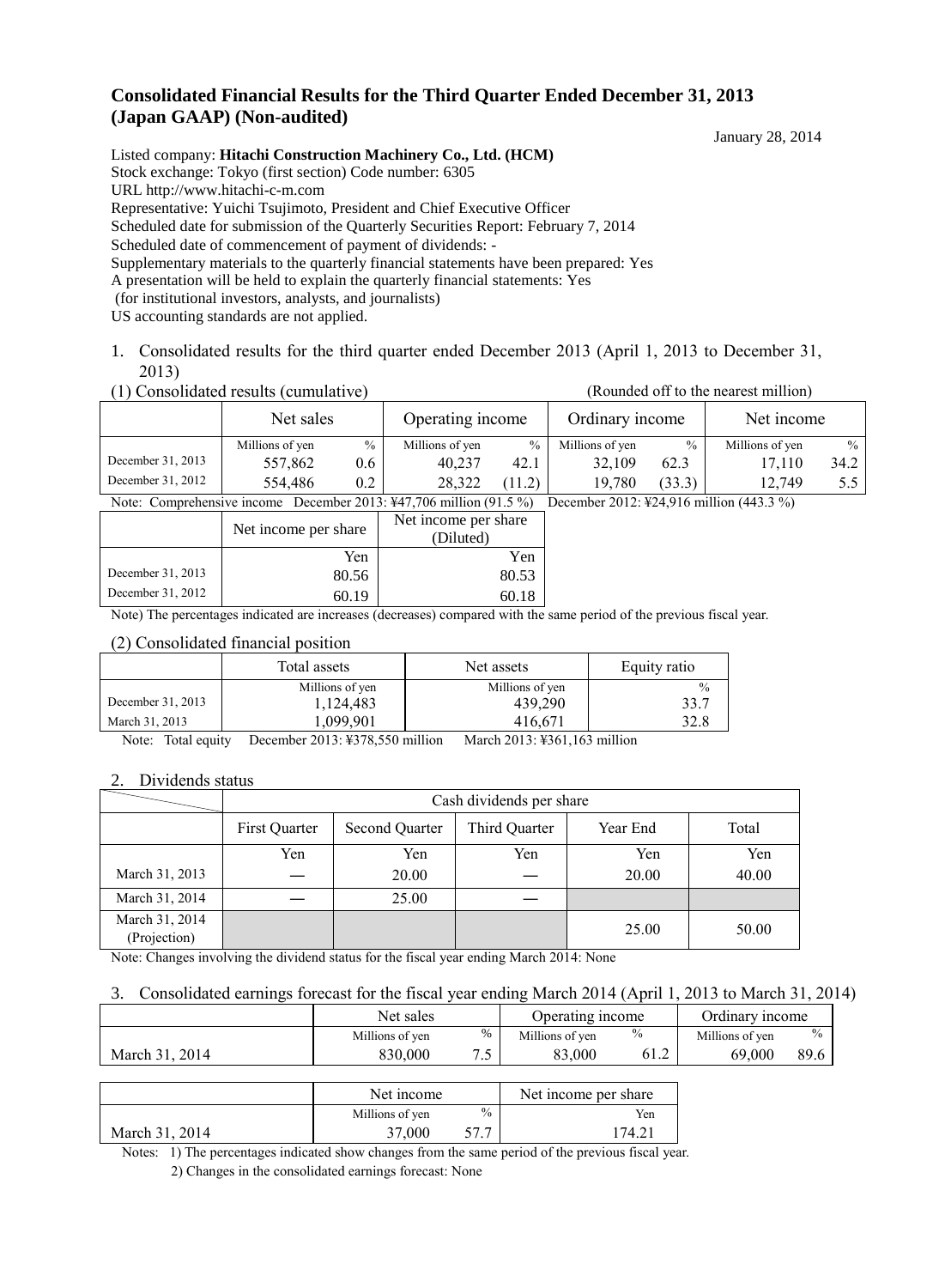\*Notes

- (1) Important changes in the scope of the consolidation during the period (Changes in specified subsidiary resulting in a change in the scope of consolidation): None
- (2) Application of a special accounting method: Yes
- (3) Changes in accounting policies; changes in accounting estimates; restatements
	- [1] Changes in the accompanying revision of accounting policies : None
	- [2] Changes other than those in [1] : Yes
	- [3] Changes in accounting estimates : None<br>
	[4] Restatements : None<br>
	: None
	- [4] Restatements

\*Please refer to "2. Notes on Summary Information (3) Changes in Accounting Policies; Changes in Accounting Estimates; Restatements" of the attachment for details.

- (4) Number of shares issued (common shares)
	-

[1] Number of shares issued (including treasury shares)<br>December 2013: 215.115.038 March 2013: 215.115.038 December 2013: 215,115,038

- [2] Number of treasury shares at the end of the period
	- December 2013: 2,645,492 March 2013: 3,206,607
- [3] Average number of shares during the period (cumulative for all quarters) December 2013: 212,379,230 December 2012: 211,822,474
	-

\*Indication of quarterly review procedure implementation status

This quarterly earnings report is exempt from the quarterly review procedure based upon the Financial Instruments and Exchange Act. It is under the review procedure process at the time of disclosure of this report.

\*Explanation of the appropriate use of results forecasts and other important items

Any forward-looking statements in the report, including results forecasts, are based on certain assumptions that were deemed rational as well as information currently available to the Company at this time, and the Company does not commit to achieving the performance. However, various factors could cause the actual results to differ materially.

Please refer to "1. Qualitative Information concerning Consolidated Business Performance, (3) Explanation of Future Forecast Information concerning Consolidated Earnings Forecasts" of the attachment for conditions serving as assumptions for results forecasts.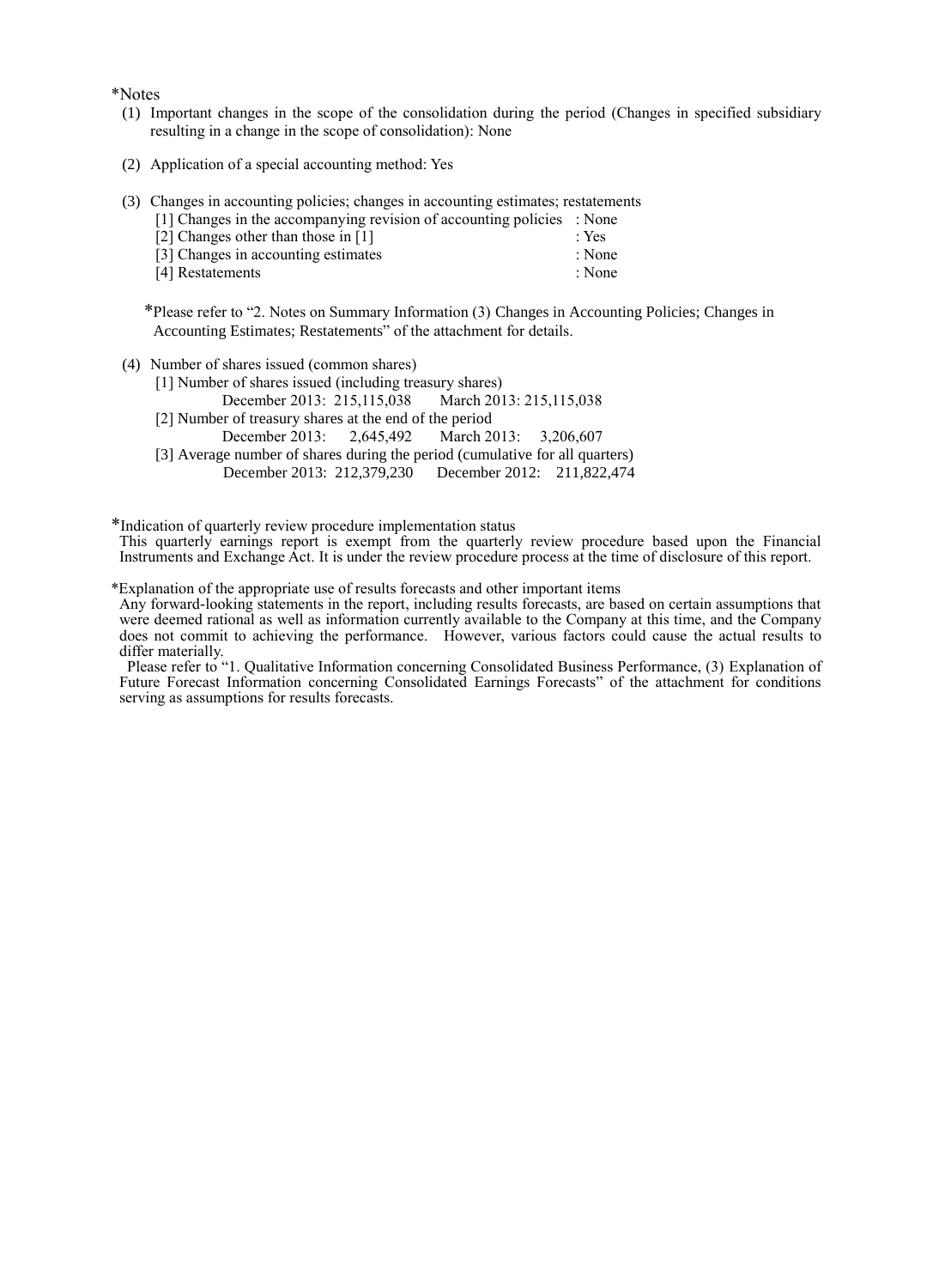# **Index of the Attachment**

| (2) Explanation of Financial Position (2) Explanation of Financial Position (3)<br>(3) Explanation of Future Forecast Information concerning Consolidated Earnings Forecasts 7 |  |
|--------------------------------------------------------------------------------------------------------------------------------------------------------------------------------|--|
|                                                                                                                                                                                |  |
| (1) Important Changes in the Scope of the Consolidation during the Period <b>Manufacture 10</b> 8                                                                              |  |
| (2) Application of a Special Accounting Method manufactured and supplication of a Special Accounting Method                                                                    |  |
| (3) Changes in Accounting Policies; Changes in Accounting Estimates; Restatements <b>Example 20</b> 8                                                                          |  |
|                                                                                                                                                                                |  |
|                                                                                                                                                                                |  |
| (2) Consolidated Statements of Income and Comprehensive Income manufacturers and 11                                                                                            |  |
|                                                                                                                                                                                |  |
|                                                                                                                                                                                |  |
| (3) Consolidated Statements of Cash Flows <b>Manufacture 123</b> 13                                                                                                            |  |
| (4) Notes on Consolidated Financial Statements (2008) and the statements of the Material Statements (4) Notes on Consolidated Financial Statements (3)                         |  |
| Notes on the Preconditions for a Going Concern <b>Example 20</b> 14                                                                                                            |  |
|                                                                                                                                                                                |  |
|                                                                                                                                                                                |  |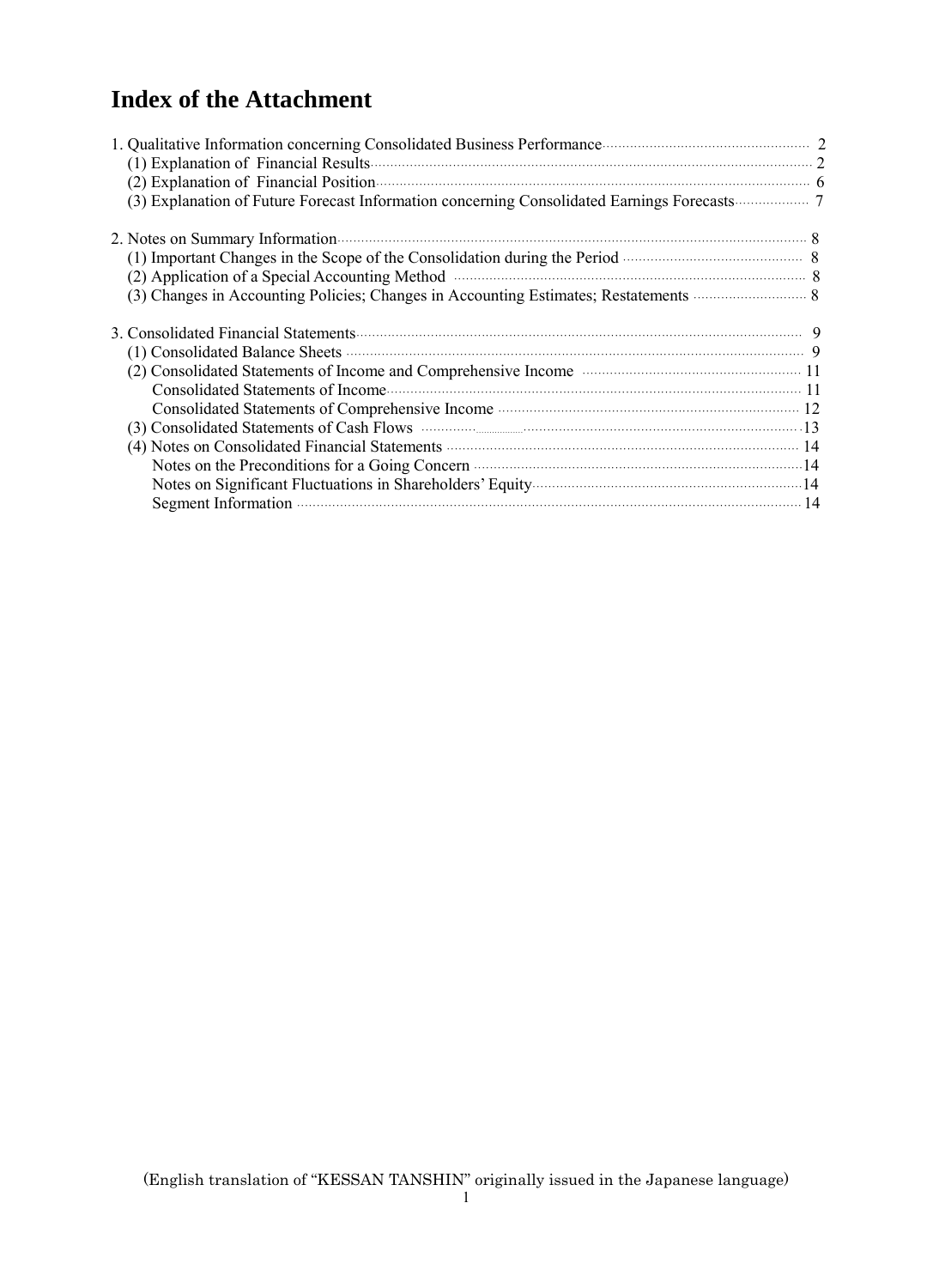## **1. Qualitative Information concerning Consolidated Business Performance**

# **(1) Explanation of Financial Results**

# **[1] Overview of Business Results**

In the international economy during the consolidated third quarter under review (April 1, 2013 to December 31, 2013), the Japanese economy has been showing signs of moderate recovery owing to correction of the yen appreciation and growth in production. While the Chinese economy has sustained a stable economic growth rate, it showed a healthy economic performance that expanded domestic demand by redressing economic disparities through the urbanization of rural areas. The US economy has gradually recovered due to an increase in construction investment including housing starts. The European economies as a whole still remain weak, but have been showing signs of recovery. On the other hand, the Southeast Asian and Indian economies have been hovering near the bottom due to currency depreciation, government instability, etc.

With respect to the market for construction machinery including hydraulic excavators, in Japan, demand continued to be strong due to an increase in housing starts and public investments including rehabilitation demand. China has achieved better performance in the market than that in the same period last year, because of an increase in the number of projects concerning construction of low-income housing, railroads, ports, and environmental improvement. On the other hand, demand in Indonesia and India fell dramatically.

As for the mining machinery market, due to the influence of decline in the price of mineral resources, demand for mining machinery in areas such as North America, Indonesia, and Australia decreased sharply.

Under these circumstances, the HCM Group has been promoting the establishment of a global support system, market share increase, cost reduction, and improvement of business efficiency to raise revenue.

As for construction machinery, in Japan, we introduced and expanded sales of a newgeneration hybrid excavator "ZH200-5B," four new models from the medium-sized excavator ZAXIS-5 series that respond to emission regulations in Japan, and a new wheel loader model "ZW180-5B." In the overseas market, while we attempted to enhance the relationship with dealers, we expanded sales of products that match specific local needs.

With respect to mining machinery, we have continued to focus on initiatives to aggressively obtain more orders, such as having a closer relationship with major accounts.

As a result, consolidated sales increased by 1% year on year to 557,862 million yen. Operating income increased by 42% year on year to 40,237 million yen, and ordinary income increased by 62% year on year to 32,109 million yen.

The following table summarizes the consolidated results for this term ended December 2013:

| (Millions of yen) |  |
|-------------------|--|

|                  | December 2013 | December 2012 |               | Year-on-year change        |
|------------------|---------------|---------------|---------------|----------------------------|
|                  | (A)           | B)            | $(A)$ - $(B)$ | $(A)/(B)-1$                |
|                  |               |               |               | $\left(\frac{0}{0}\right)$ |
| Net sales        | 557,862       | 554,486       | 3,376         | 0.6                        |
| Operating income | 40,237        | 28,322        | 11,915        | 42.1                       |
| Ordinary income  | 32,109        | 19,780        | 12,329        | 62.3                       |
| Net income       | 17,110        | 12,749        | 4,361         | 34.2                       |

(Rounded off to the nearest million)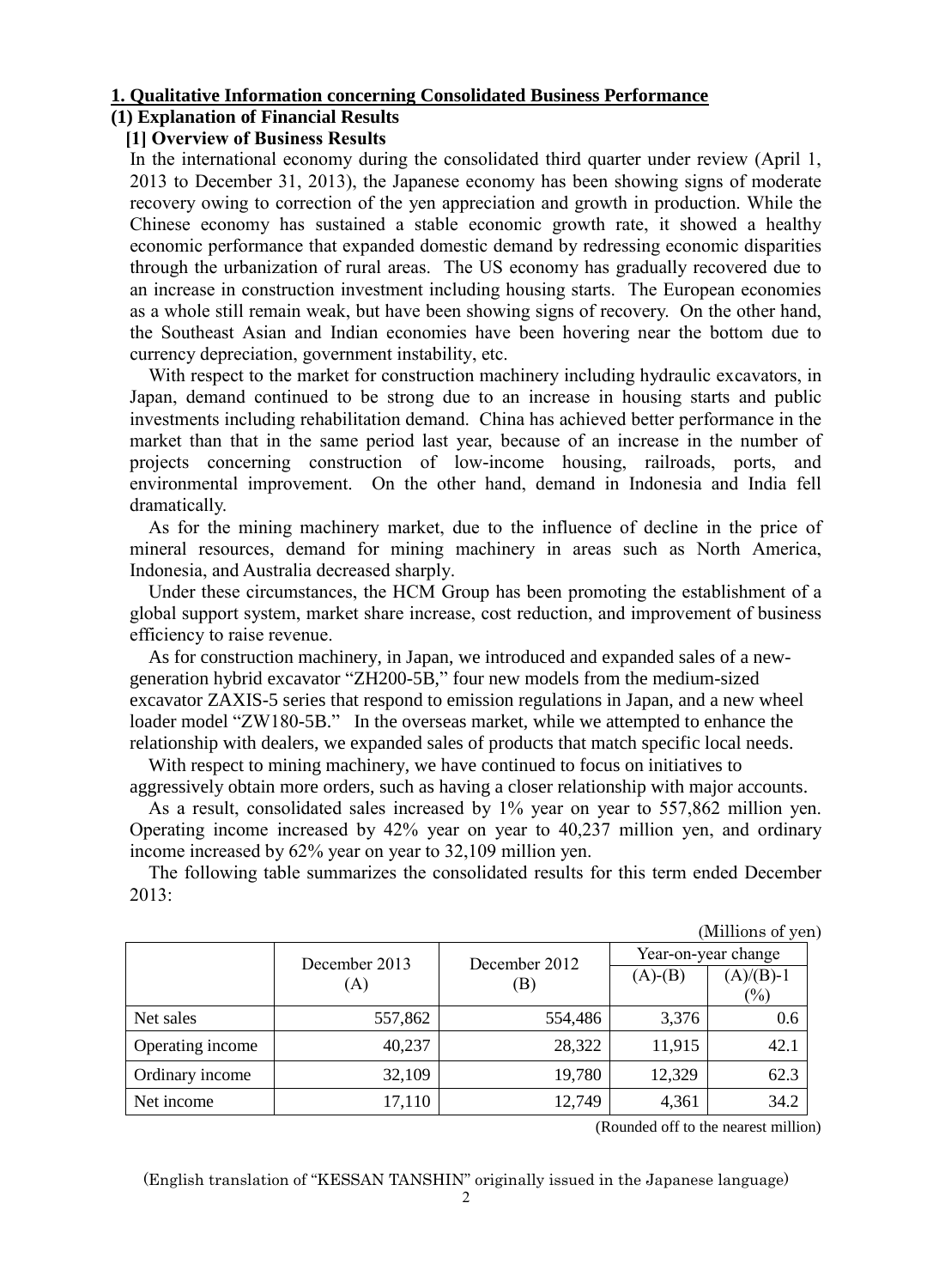## **[2] Overview of Consolidated Sales by Regional Segment**

#### Japan

The demand for construction machinery mainly in the rental business solidly increased with the increase in new housing starts and public investment including rehabilitation construction work for earthquake disaster reconstruction and infrastructure improvement.

Under these circumstances, Hitachi Construction Machinery Japan Co., Ltd. advanced its efforts to increase the number of customers who would have business with multiple departments of the RSS (rental-sales-service) system and expand sales by providing the most suitable approach for customer needs through the integrated RSS system.

We also sequentially introduced and advanced efforts to expand sales of a new type of machinery that responds to emission regulations in Japan.

Consequently, because all shares of TCM Corporation were sold and excluded from the consolidated results after the second quarter of the consolidated accounting period of the previous year, net sales increased by 17% year on year to 163,279 million yen.

#### The Americas

Though the US economy still remains uncertain due to its financial issues, etc., some positive trends such as improvement in housing starts, construction investment, and unemployment rate have started to be seen. Although demand in construction machinery has been brisk, demand for mining machinery has dropped.

Under these demand trends, in addition to capturing replacement demand from the rental industry, we focused on expanding sales of a new type of machinery that responds to emission regulations.

Deere-Hitachi Construction Machinery Corporation, a manufacturing base in North America, completed its production capacity increase last year, and because it enables us to supply production parts instead of finished machinery and also because mining-related sales dropped in the US, net sales decreased by 35% year on year to 56,848 million yen.

#### Europe

The European economies have been showing signs of recovery, such as expansion of domestic demand thanks to government-backed initiatives to help people buy a home in the UK. With respect to the construction machinery market in Europe, the European economies as a whole have been showing signs that the decline in demand is coming to an end, as demand in the UK has been showing a recovery trend.

Under these trends, as a result of our focusing on enhancement of dealer support and promoting the expansion of sales of fuel-efficient hydraulic excavators and wheel loaders, net sales increased by 18% year on year to 47,888 million yen.

#### Russia-CIS, Africa, and the Middle East

The GDP growth rate of Russia has been slowing down since the latter half of 2012 against a backdrop of a downturn in natural resource exports including petroleum exports.

Under these circumstances, for a sales- and marketing-side initiative, we are continuing to strengthen the support system for dealers through Hitachi Construction Machinery Eurasia Sales LLC to expand sales of construction/mining machinery, and for the production side, we are advancing preparations to launch local production at a new plant site in Russia.

In Africa, we promoted sales in South Africa and neighboring nations. And in Northwest Africa, sales and service for construction-related machines were strengthened in cooperation with dealers.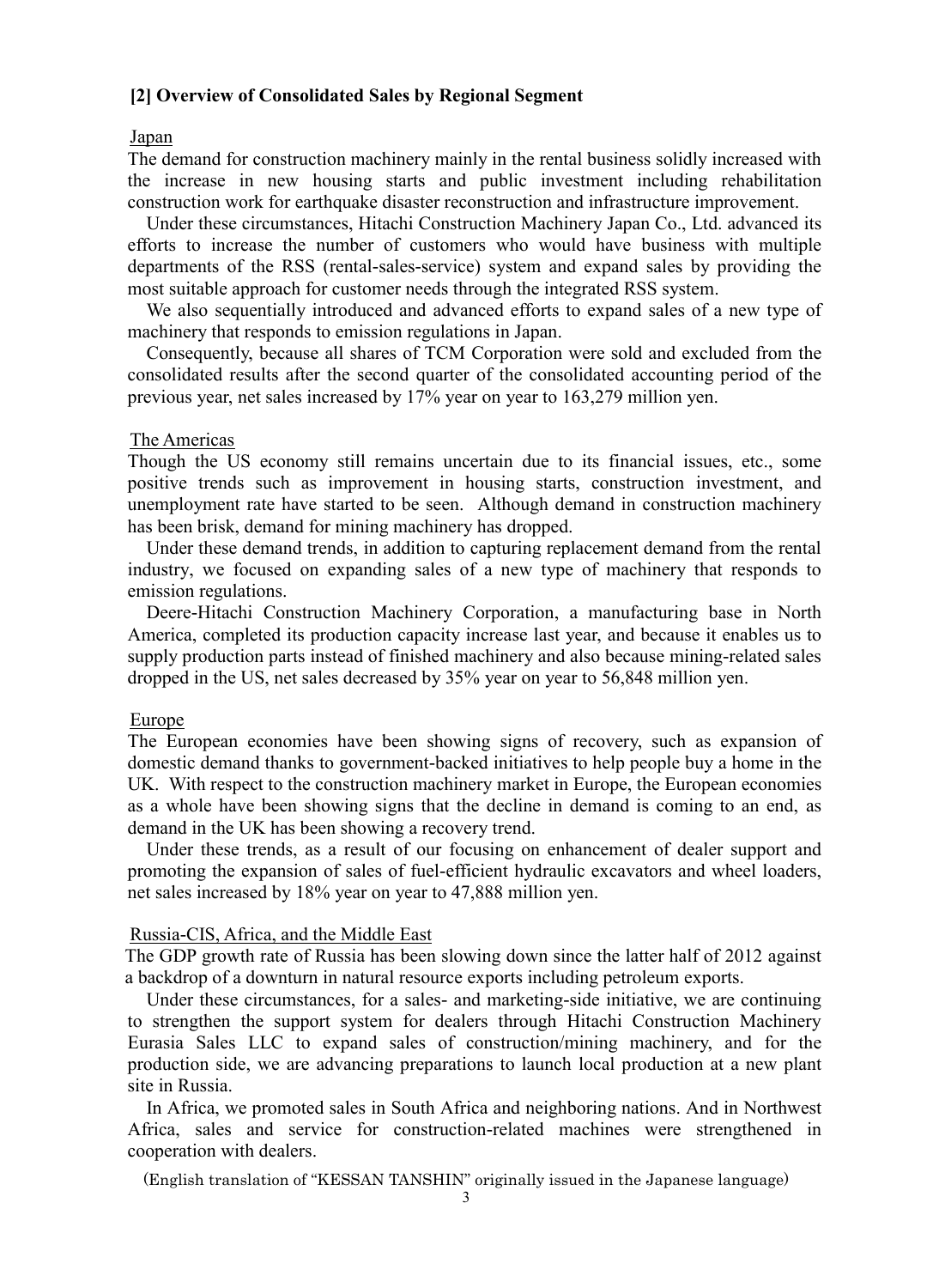Turning to the Middle East, we continued to focus on increasing sales mainly from infrastructure-related projects including airport and road construction.

Consequently, the total net sales of Russia-CIS, Africa, and the Middle East regions increased by 8% year on year to 55,632 million yen.

#### Asia and Oceania

In resource-rich countries such as Indonesia and Australia, demand for mining machinery has slowed down due to a resource price drop, and demand for construction machinery has continued to shrink. In Thailand, demand for construction machinery has decreased due to political instability.

The economic growth of India has been following a decelerating trend, and due to a delay in launching of a large-scale infrastructure construction project, etc., construction machinery demand in India has been showing a slowdown trend.

Under these trends, Tata Hitachi Construction Machinery Company Limited introduced new types of machines and promoted actions to increase sales.

Consequently, net sales decreased by 13% year on year to 155,630 million yen.

China

While the Chinese economy has sustained stable economic growth, it showed healthy economic performance that expanded domestic demand by redressing economic disparities through the urbanization of rural areas. In construction machinery demand, China has achieved better performance than that in the same period last year, owing to an increase in the number of projects concerning the construction of low-income housing, railroads, ports, and environmental improvement.

Under these circumstances, while we are launching a strategic model with strong emphasis onto the market, we aim to increase our presence in the market by realizing the full-fledged use of a service/parts and sales management system and by enhancing collaborative relationships with dealers via close connection with the "Global e-Service" system.

Consequently, net sales increased by 39% year on year to 78,585 million yen.

The following table summarizes consolidated net sales by region: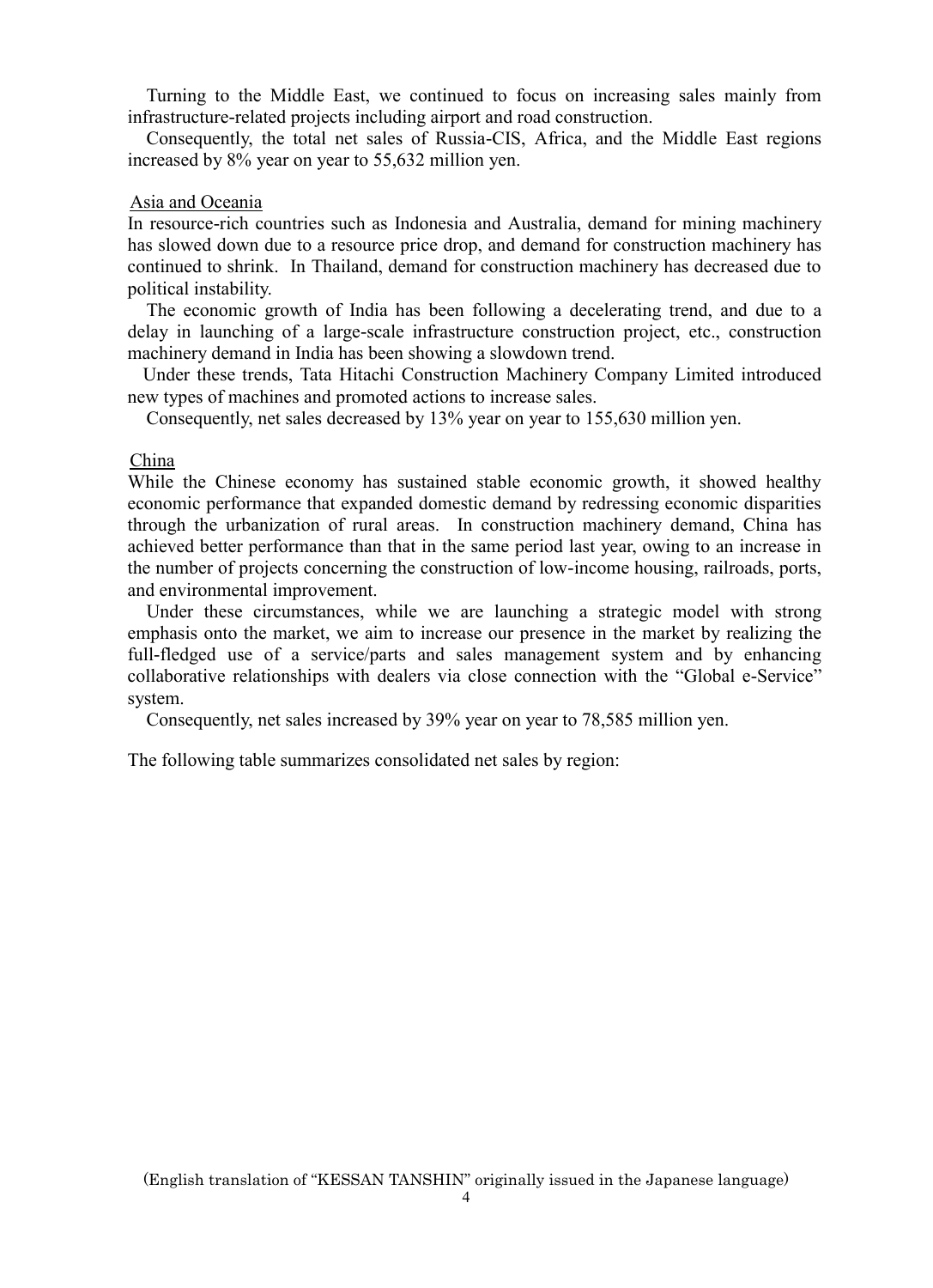# (Millions of yen)

|                                        | Current fiscal year<br>(April 1, 2013 -<br>December 31, 2013) |                      | Previous fiscal year<br>(April 1, 2012 - | December 31, 2012)   | Increase<br>(Decrease) |          |
|----------------------------------------|---------------------------------------------------------------|----------------------|------------------------------------------|----------------------|------------------------|----------|
|                                        | Net sales                                                     | Proportion<br>$(\%)$ | Net sales                                | Proportion<br>$(\%)$ | Amount of<br>change    | % change |
| The Americas                           | 56,848                                                        | 10.2                 | 86,978                                   | 15.7                 | (30, 130)              | (34.6)   |
| Europe                                 | 47,888                                                        | 8.6                  | 40,485                                   | 7.3                  | 7,403                  | 18.3     |
| Russia-CIS, Africa,<br>the Middle East | 55,632                                                        | 10.0                 | 51,389                                   | 9.3                  | 4,243                  | 8.3      |
| Asia and Oceania                       | 155,630                                                       | 27.9                 | 179,500                                  | 32.4                 | (23, 870)              | (13.3)   |
| China                                  | 78,585                                                        | 14.1                 | 56,698                                   | 10.2                 | 21,887                 | 38.6     |
| Sub-total                              | 394,583                                                       | 70.7                 | 415,050                                  | 74.9                 | (20, 467)              | (4.9)    |
| Japan                                  | 163,279                                                       | 29.3                 | 139,436                                  | 25.1                 | 23,843                 | 17.1     |
| Total                                  | 557,862                                                       | 100.0                | 554,486                                  | 100.0                | 3,376                  | 0.6      |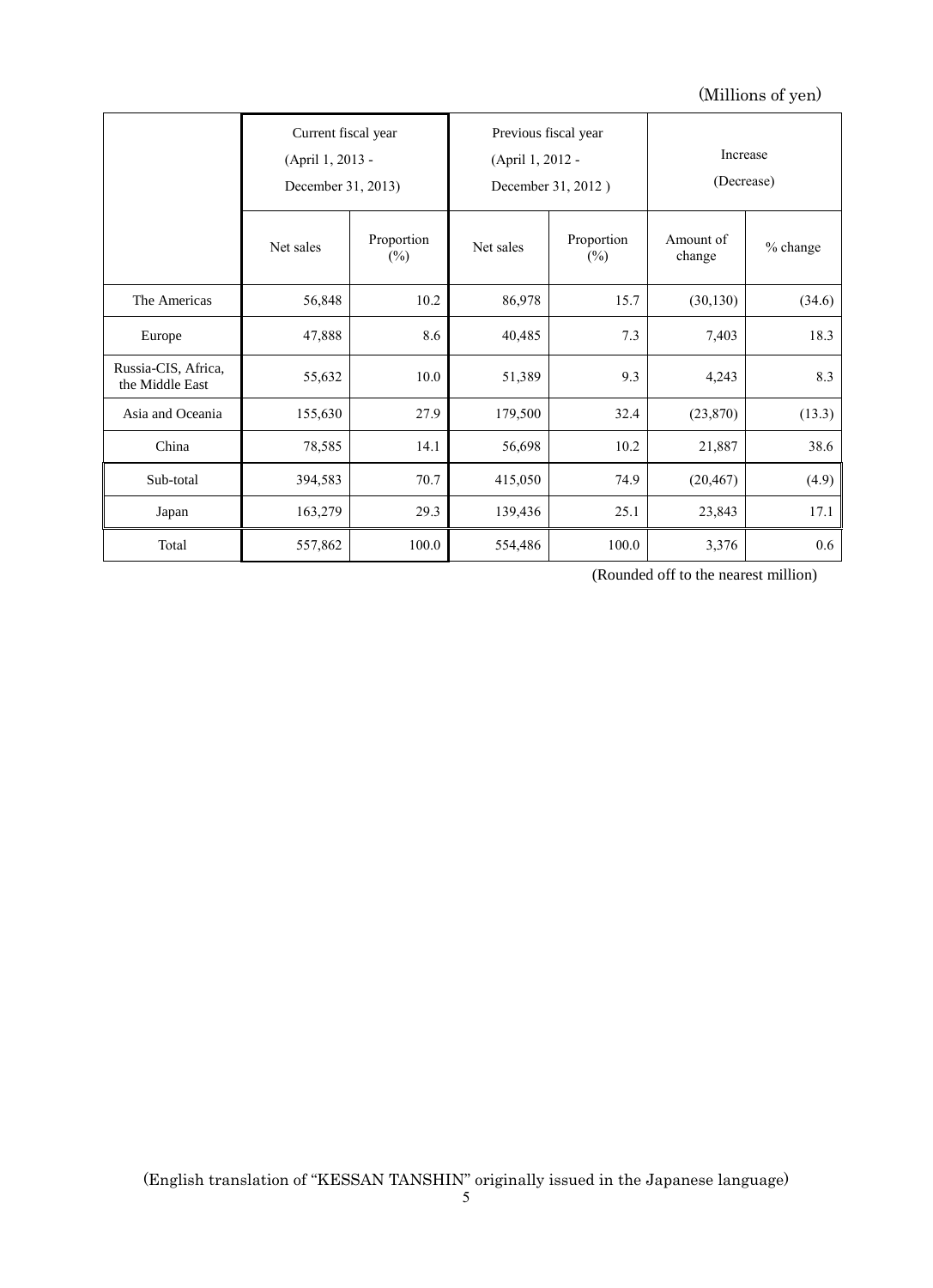#### **(2) Explanation of Financial Position**

#### **[1] Status of Assets, Liabilities, and Net Assets Assets**

Current assets at the end of the third quarter amounted to 748,223 million yen, an increase of 2.0%, or 14,404 million yen, from the previous fiscal year-end. This was mainly due to a decrease of 37,851 million yen in the total receivables (notes and accounts receivables and lease receivables and investment assets), an increase of 39,881 million yen in inventory, and 7,071 million yen in cash and bank deposits.

Non-current assets increased by 2.8%, or 10,178 million yen, from the end of the previous fiscal year to 376,260 million yen.

As a result, total assets increased by 2.2%, or 24,582 million yen, from the previous fiscal year-end to 1,124,483 million yen.

# **Liabilities**

Current liabilities at the end of the third quarter amounted to 471,850 million yen, an increase of 5.5%, or 24,595 million yen, from the previous fiscal year-end. This was mainly due to an increase in the current portion of bonds of 30,000 million yen, and notes and accounts payable of 5,977 million yen.

Non-current liabilities decreased by 9.6%, or 22,632 million yen, from the previous fiscal year-end to 213,343 million yen. This was mainly due to a decrease of 30,000 million yen in corporate bonds.

As a result, total liabilities increased by 0.3%, or 1,963 million yen, from the previous fiscal year-end to 685,193 million yen.

# **Net assets**

Net assets including minority interests increased by 5.4%, or 22,619 million yen, from the previous fiscal year-end to 439,290 million yen. This was due to the fact that although 13,584 million yen of remeasurements of defined benefit plans was included, there was the effect of quarterly net income of 17,110 million yen and a 19,734 million yen increase in foreign currency translation adjustments, as well as a 937 million yen increase in net unrealized gains on securities.

# **[2] Status of Consolidated Cash Flows**

Cash and cash equivalents at the end of the third quarter totaled 69,798 million yen, an increase of 3,176 million yen from the beginning of the current fiscal year. Factors relating to each cash flow category were as follows:

#### (Cash Flows from Operating Activities)

Net cash provided by operating activities in the third quarter totaled 72,204 million yen, an increase of 31,647 million yen compared with the third quarter of the previous fiscal year.

 Factors that increased cash included income before income taxes and minority interests in the third quarter amounting to 34,253 million yen, 27,779 million yen in depreciation and amortization, and a decrease of 65,625 million yen in total notes and accounts receivables (including lease receivables). Factors that reduced cash included a 6,963 million yen decrease in notes and accounts payable, a 24,700 million yen increase in inventories, as well as 17,448 million yen of income taxes paid, etc.

#### (Cash Flows from Investing Activities)

Net cash used in investing activities in the third quarter was 30,345 million yen, as it increased by 8,137 million yen compared with the third quarter of the previous fiscal year. This was mainly due to an investment of 30,677 million yen in acquisitions of property, plant,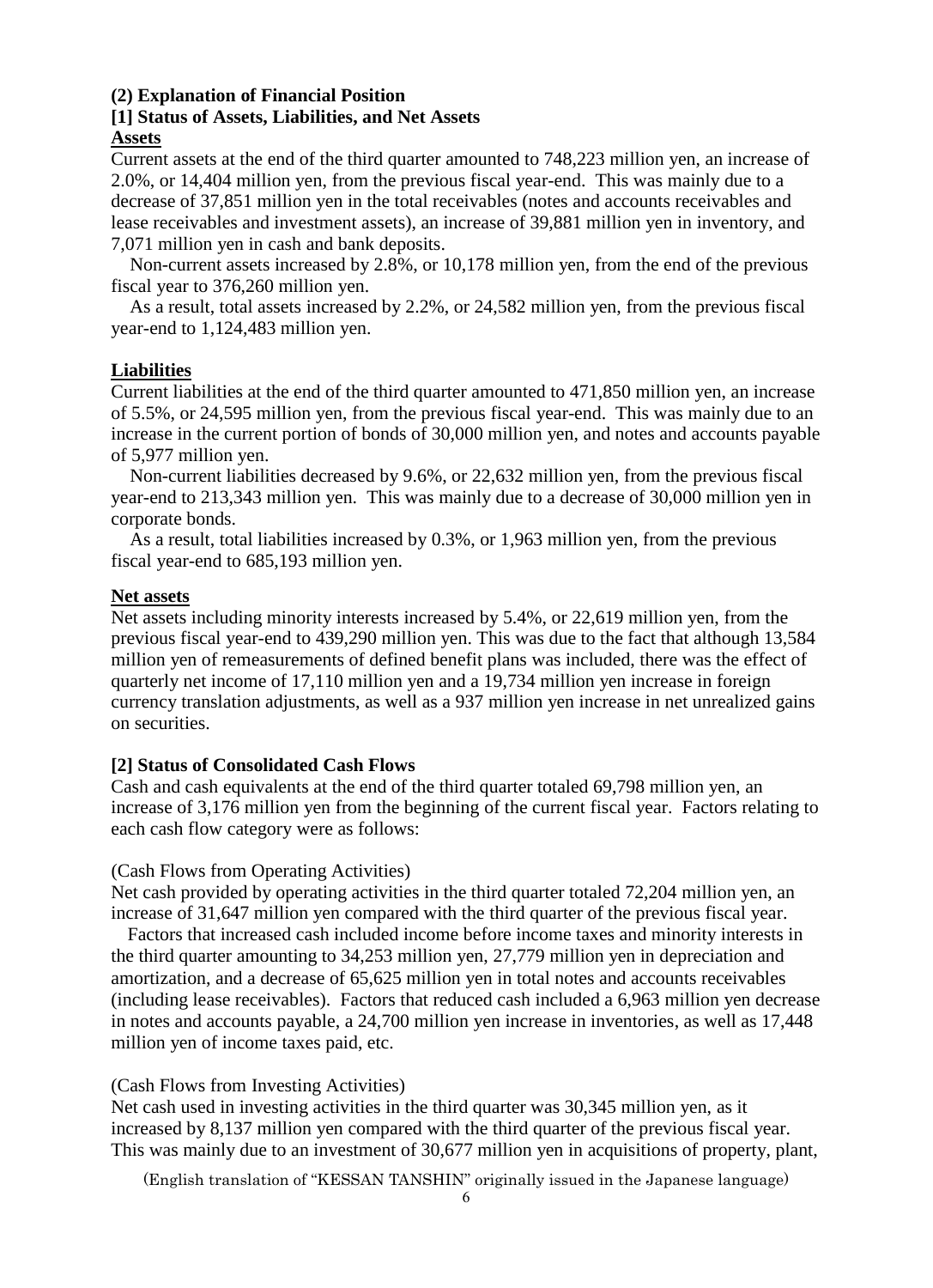and equipment for enhancing production capacity.

As a result, free cash flows, the sum of cash flows from operating activities, and cash flows from investing activities amounted to an inflow of 41,859 million yen.

#### (Cash Flows from Financing Activities)

Net cash used in financing activities in the third quarter totaled 44,283 million yen and it increased by 23,006 million yen compared to the third quarter of the previous fiscal year. This was mainly due to the amount used for net repayment of 21,444 million yen owning to a decrease in short-term and long-term loans, 6,808 million yen in interest paid, 12,912 million yen in dividends paid to shareholders, etc.

## **(3) Explanation of Future Forecast Information concerning Consolidated Earnings Forecasts**

In global demand for hydraulic excavators, although demand increased in Japan and China, because of the decelerating trend in Asia and Latin America, we assume that actual global demand will fall slightly below the global demand forecast announced in October 2013. As for the demand for mining machinery this year, we forecast that it will decrease by over 40% from last year.

 As for the consolidated earnings forecast, although we assume a decrease in mining-related sales, we assume an increase in sales of hydraulic excavators and in the crane business in Japan, as well as a sales increase in China. In addition, considering the adjustment of influence of currency exchange rate fluctuation and the improvement of business efficiency, such as material cost reduction, inventory reduction, etc., no change will be made to the consolidated earnings forecast for the full year of fiscal 2013 included in the "Financial Results for the Second Quarter Ended September 30, 2013" announced on October 28, 2013.

The currency exchange rate from the fourth quarter has been changed from 95 JPY for 1 USD (estimated as of October 28) to 104 JPY for 1 USD, from 125 JPY for 1 EUR (estimated as of October 28) to 140 JPY for 1 EUR, and from 15.6 JPY for 1 RMB (estimated as of October 28) to 17.0 JPY for 1 RMB.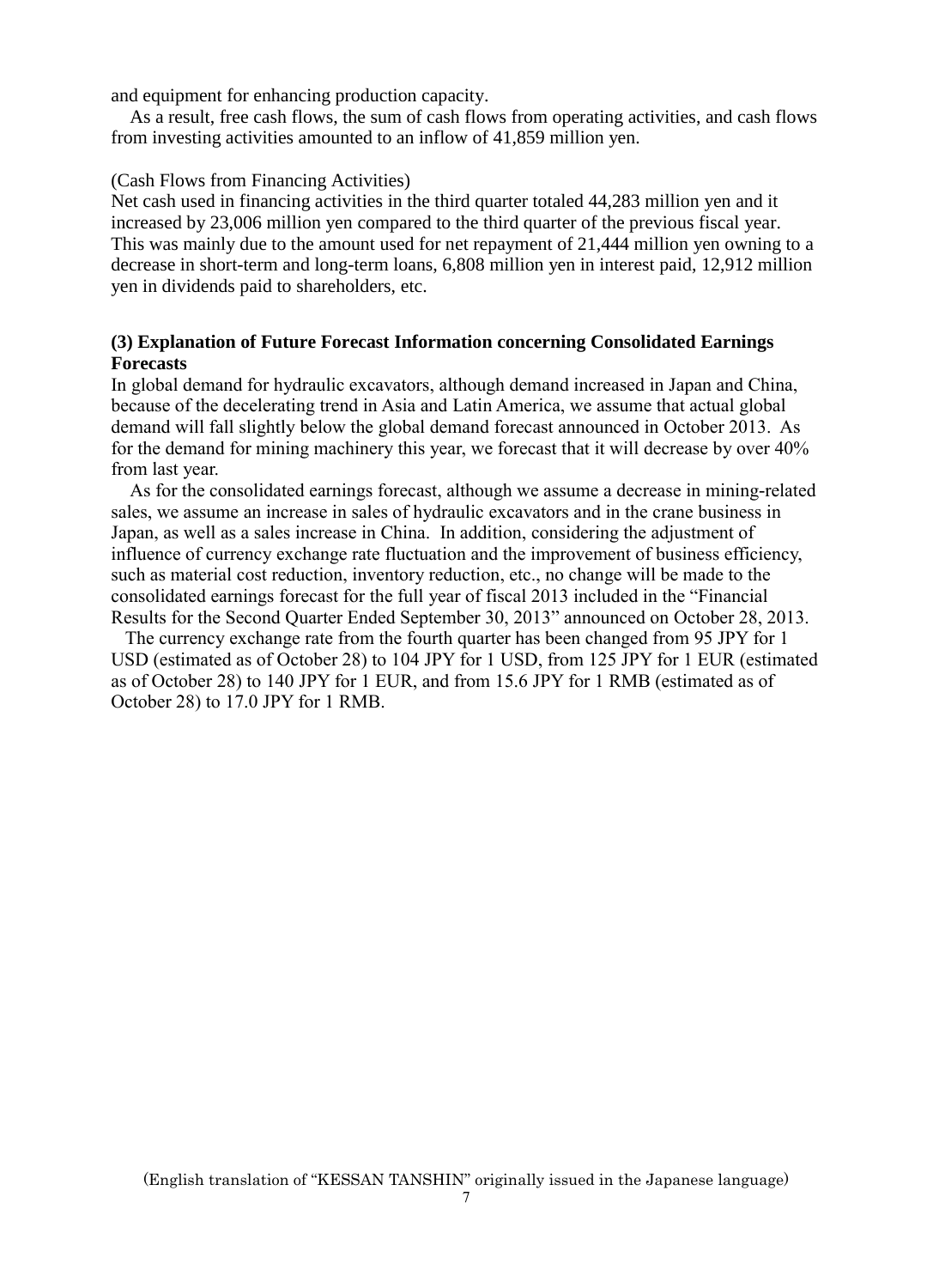# **2. Notes on Summary Information**

- (1) Important Changes in the Scope of the Consolidation during the Period: None
- (2) Application of Special Accounting Method

#### **Standard used to calculate income taxes**

Tax expenses are calculated by making a reasonable estimation of the effective tax rate on income before income taxes and minority interests for the fiscal year including the third quarter after the application of deferred tax accounting and applying the estimated effective tax rate to the quarterly income before income taxes and minority interests. However, if the result turns out to be unreasonable, the effective statutory tax rate shall be applied.

Income tax adjustments are included in the income tax account stated in the Consolidated Statements of Income.

(3) Changes in Accounting Policies; Changes in Accounting Estimates; Restatements

# **Changes in Accounting Policies**

(Application of Accounting Standard for Retirement Benefits)

"Accounting Standard for Retirement Benefits" (ASBJ Statement No.26) and "Guidance on Accounting Standard for Retirement Benefits" (ASBJ Guidance No.25) were issued by the Accounting Standards Board of Japan, the ASBJ on May 17, 2012. Application of this new standard is permitted from the beginning of the fiscal year ending March 31, 2014. Accordingly, the Company applied the new accounting standard from the beginning of the current fiscal year. Under the revised accounting standard, the Company recognizes the amount of projected benefit obligation less plan assets as net defined benefit liability. In addition, the Company reviewed its calculation method of projected benefit obligation and service cost and changed the method of attributing expected benefit to periods from the straight-line basis to the benefit formula basis.

 Following ASBJ Statement No.37, which stipulates transitional treatment of the new standard, at the beginning of the current fiscal year, the effect of recognition of net defined benefit liability is adjusted in remeasurements of defined benefit plans within accumulated other comprehensive income. Also the effect of the change in the calculation method of projected benefit obligation and service cost is adjusted in retained earnings at the beginning of the current fiscal year.

As a result, at the beginning of the current fiscal year, total accumulated other comprehensive income decreased 14,266 million yen and retained earnings increased 953 million yen. The application of the new accounting standard did not have a material effect on operating income, ordinary income, and income before income taxes and minority interests of the Company.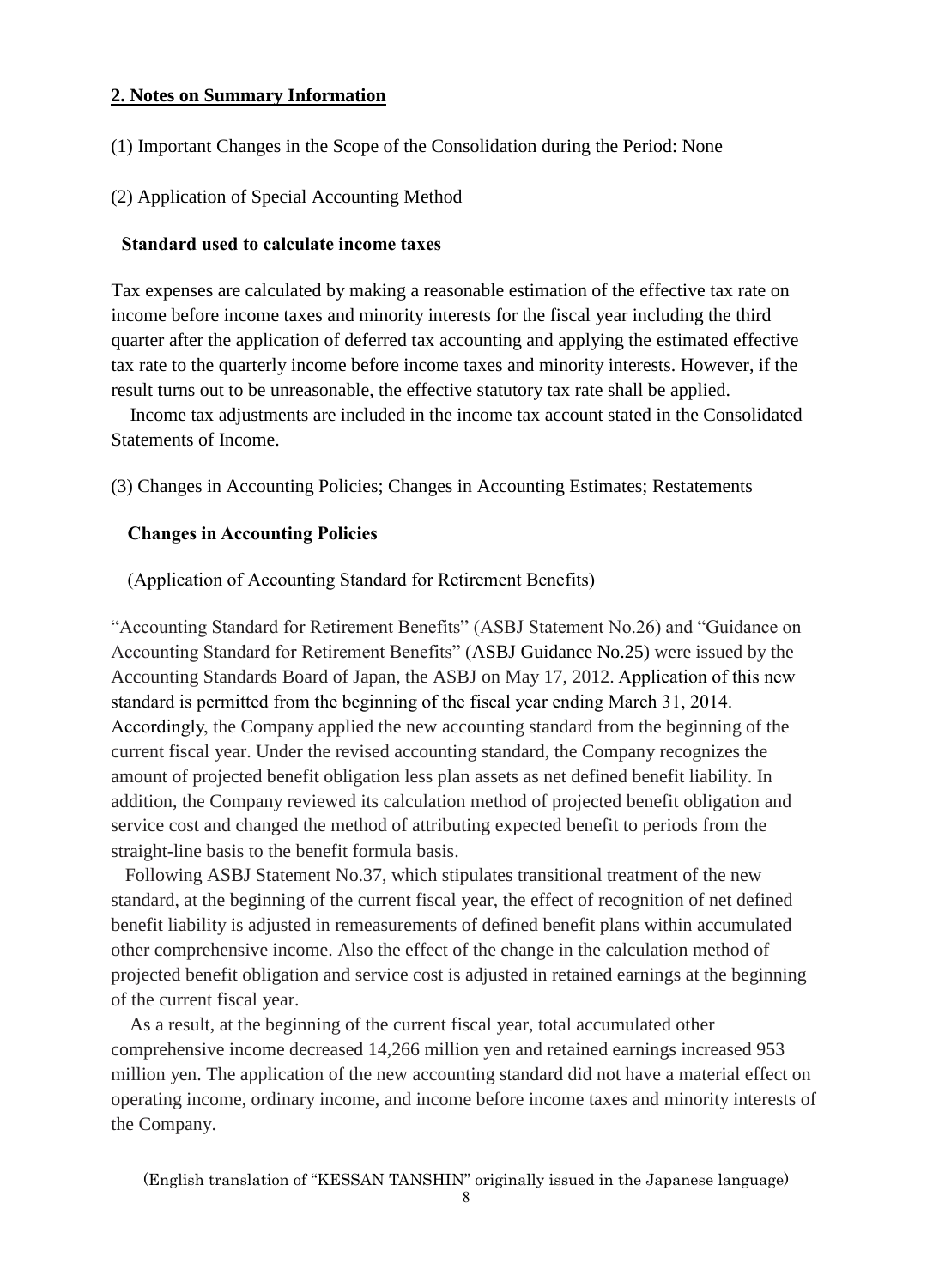# **4. Consolidated Financial Statements**

| (1) Consolidated Balance Sheets         |                        |                                   | (Millions of yen) |
|-----------------------------------------|------------------------|-----------------------------------|-------------------|
|                                         | Third quarter<br>As of | Previous fiscal year-end<br>As of | $(A)-(B)$         |
|                                         | Dec. 31, 2013 (A)      | Mar. 31, 2013 (B)                 |                   |
| <b>ASSETS</b>                           |                        |                                   |                   |
| <b>Current assets</b>                   |                        |                                   |                   |
| Cash and bank deposits                  | 69,711                 | 62,640                            | 7,071             |
| Notes and accounts receivable           | 176,730                | 204,918                           | (28, 188)         |
| Lease receivables and investment assets | 93,625                 | 103,288                           | (9,663)           |
| Merchandise and manufactured goods      | 265,276                | 239,643                           | 25,633            |
| Work in process                         | 65,739                 | 54,125                            | 11,614            |
| Materials and supplies                  | 23,777                 | 21,143                            | 2,634             |
| Other                                   | 63,433                 | 56,011                            | 7,422             |
| Less: Allowance for doubtful accounts   | (10,068)               | (7,949)                           | (2,119)           |
| Total current assets                    | 748,223                | 733,819                           | 14,404            |
| <b>Non-current assets</b>               |                        |                                   |                   |
| Property, plant and equipment           |                        |                                   |                   |
| Property held for lease (net)           | 49,956                 | 42,791                            | 7,165             |
| Buildings and structures (net)          | 89,627                 | 86,531                            | 3,096             |
| Machinery, equipment and vehicles (net) | 67,556                 | 62,770                            | 4,786             |
| Tools, furniture and fixtures (net)     | 6,262                  | 6,449                             | (187)             |
| Land                                    | 57,422                 | 55,544                            | 1,878             |
| Construction in progress                | 22,615                 | 17,110                            | 5,505             |
| Net property, plant and equipment       | 293,438                | 271,195                           | 22,243            |
| <b>Intangible assets</b>                |                        |                                   |                   |
| Software                                | 16,405                 | 17,802                            | (1, 397)          |
| Goodwill                                | 6,525                  | 10,457                            | (3,932)           |
| Other                                   | 4,952                  | 4,402                             | 550               |
| Total intangible assets                 | 27,882                 | 32,661                            | (4,779)           |
| <b>Investments and other assets</b>     |                        |                                   |                   |
| Investments in securities               | 31,855                 | 27,086                            | 4,769             |
| Other                                   | 23,384                 | 35,658                            | (12, 274)         |
| Less: Allowance for doubtful accounts   | (299)                  | (518)                             | 219               |
| Total investments and other assets      | 54,940                 | 62,226                            | (7,286)           |
| Total non-current assets                | 376,260                | 366,082                           | 10,178            |
| <b>Total assets</b>                     | 1,124,483              | 1,099,901                         | 24,582            |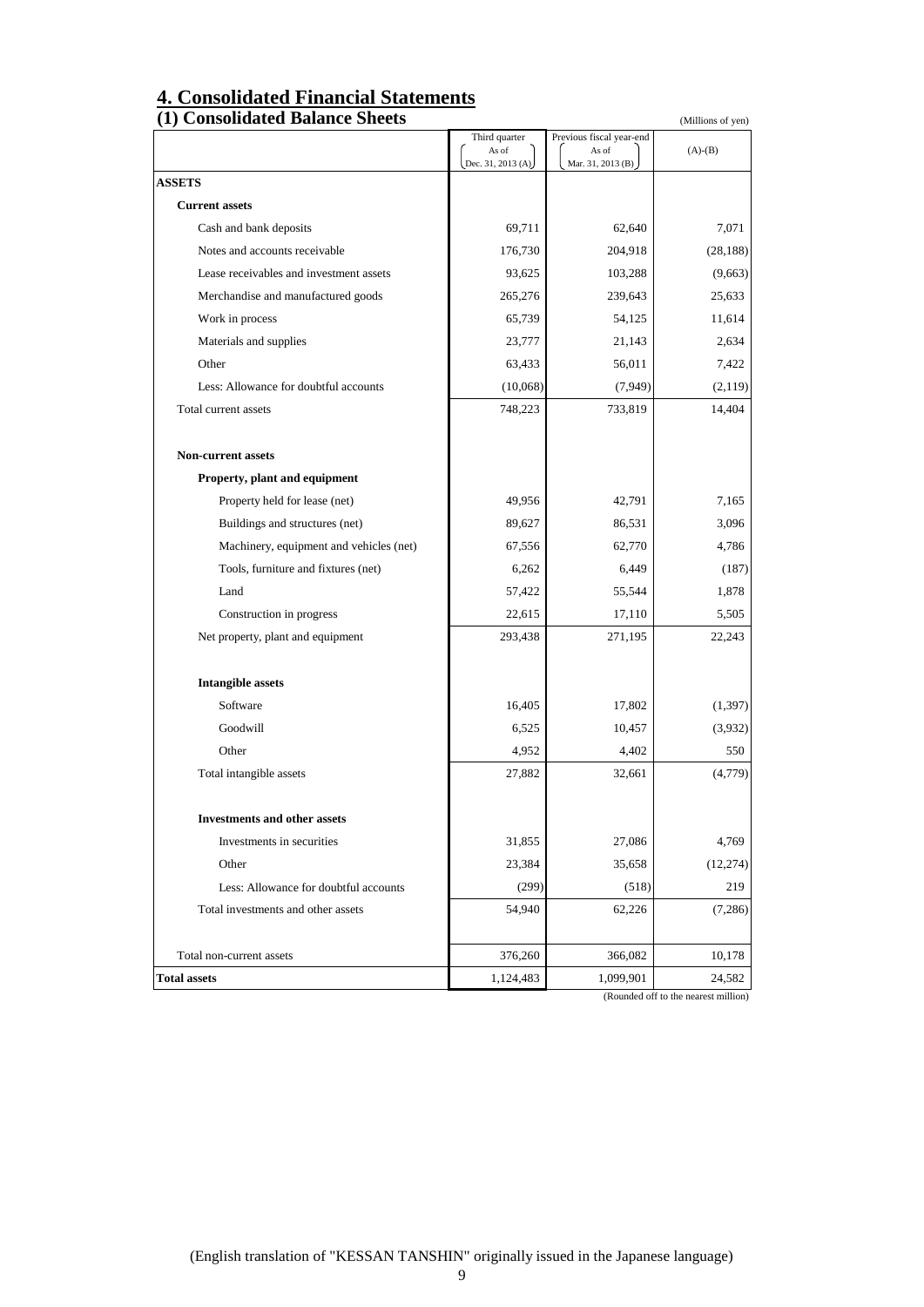| (Millions of yen) |
|-------------------|
|-------------------|

|                                              | Third quarter              | Previous fiscal year-end   |           |
|----------------------------------------------|----------------------------|----------------------------|-----------|
|                                              | As of<br>Dec. 31, 2013 (A) | As of<br>Mar. 31, 2013 (B) | $(A)-(B)$ |
| <b>LIABILITIES</b>                           |                            |                            |           |
| <b>Current liabilities</b>                   |                            |                            |           |
| Notes and accounts payable                   | 155,105                    | 149,128                    | 5,977     |
| Short-term loans                             | 192,229                    | 192,821                    | (592)     |
| Current portion of bonds                     | 30,000                     |                            | 30,000    |
| Income taxes payable                         | 9,723                      | 14,563                     | (4,840)   |
| Other                                        | 84,793                     | 90,743                     | (5,950)   |
| Total current liabilities                    | 471,850                    | 447,255                    | 24,595    |
| <b>Non-current liabilities</b>               |                            |                            |           |
| <b>Bonds</b>                                 | 20,000                     | 50,000                     | (30,000)  |
| Long-term loans                              | 151,157                    | 150,281                    | 876       |
| Retirement and severance benefits            |                            | 8.913                      | (8,913)   |
| Net defined benefit liability                | 13,373                     |                            | 13,373    |
| Other                                        | 28,813                     | 26,781                     | 2,032     |
| Total non-current liabilities                | 213,343                    | 235,975                    | (22, 632) |
| <b>Total liabilities</b>                     | 685,193                    | 683,230                    | 1,963     |
| <b>Net assets</b>                            |                            |                            |           |
| <b>Shareholders' equity</b>                  |                            |                            |           |
| Common stock                                 | 81,577                     | 81,577                     |           |
| Capital surplus                              | 84,882                     | 84,500                     | 382       |
| Retained earnings                            | 208,293                    | 199,779                    | 8,514     |
| Treasury stock                               | (3,287)                    | (3,982)                    | 695       |
| Total shareholders' equity                   | 371,465                    | 361,874                    | 9,591     |
| Accumulated other comprehensive income       |                            |                            |           |
| Net unrealized gains on securities           | 3,993                      | 3,056                      | 937       |
| Deferred losses on hedges                    | (1,614)                    | (2, 323)                   | 709       |
| Foreign currency translation adjustments     | 18,290                     | (1, 444)                   | 19,734    |
| Remeasurements of defined benefit plans      | (13, 584)                  |                            | (13, 584) |
| Total accumulated other comprehensive income | 7,085                      | (711)                      | 7,796     |
| Subscription rights to shares                | 766                        | 766                        |           |
| <b>Minority interests</b>                    | 59,974                     | 54,742                     | 5,232     |
| Total net assets                             | 439,290                    | 416,671                    | 22,619    |
| <b>Total liabilities and net assets</b>      | 1,124,483                  | 1,099,901                  | 24,582    |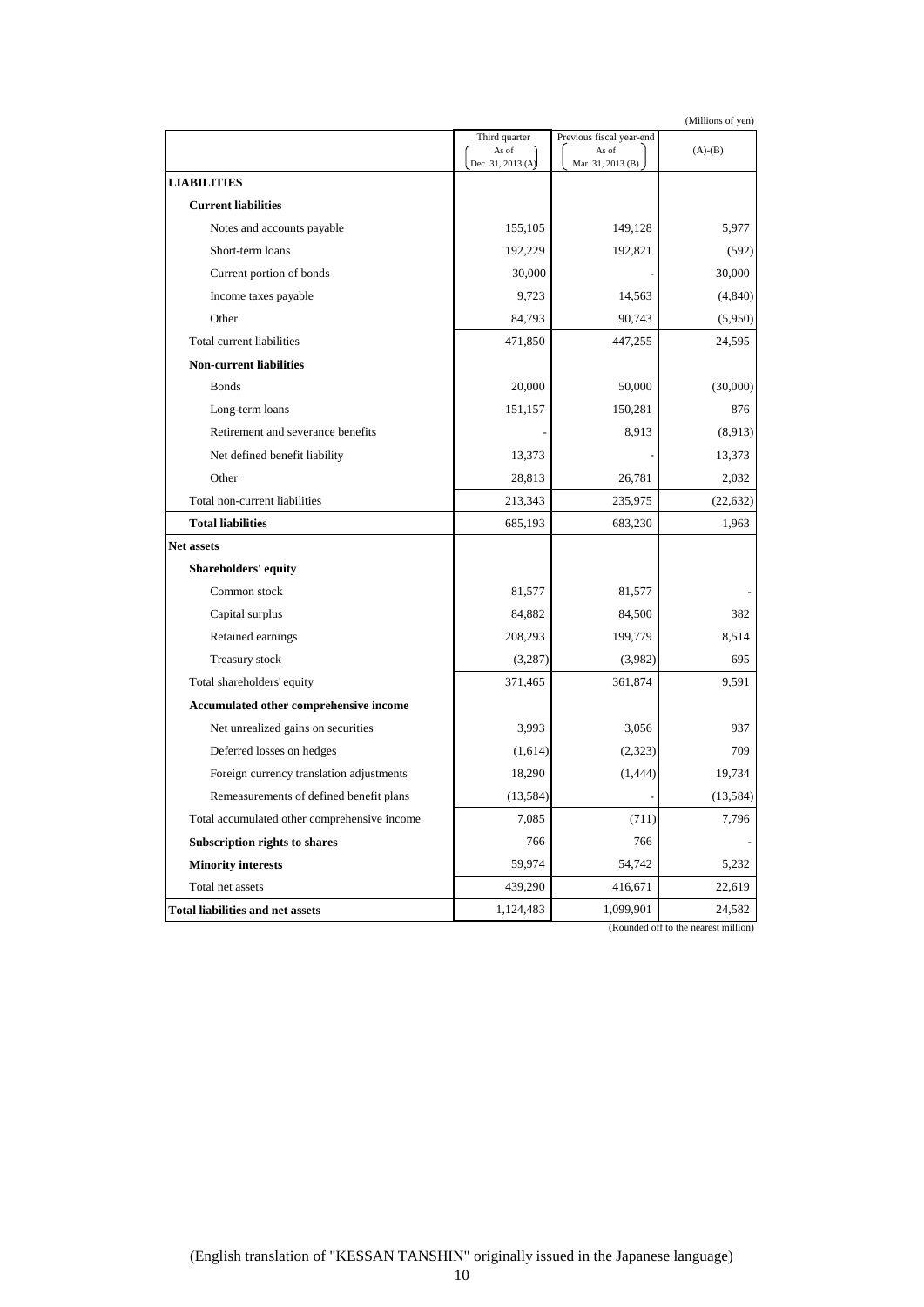#### **(2) Consolidated Statements of Income and Comprehensive Income Consolidated Statements of Income** (Millions of yen) **Consolidated Statements of Income**

|                                                       | Third quarter                          | Third quarter                                  |                        |
|-------------------------------------------------------|----------------------------------------|------------------------------------------------|------------------------|
|                                                       | Nine months ended<br>Dec. 31, 2013 (A) | Nine months ended<br>Dec. 31, 2012 (B)         | $(A)/(B)\times 100(%)$ |
|                                                       |                                        |                                                | $\%$                   |
| <b>Net sales</b>                                      | 557,862                                | 554,486                                        | 101                    |
| <b>Cost of sales</b>                                  | 397,536                                | 412,325                                        | 96                     |
| Gross profit                                          | 160,326                                | 142,161                                        | 113                    |
| Selling, general and administrative expenses          |                                        |                                                |                        |
| Packing and shipping expenses                         | 14,468                                 | 14,743                                         | 98                     |
| Employees' salaries                                   | 28,964                                 | 31,049                                         | 93                     |
| R&D expenses                                          | 12,449                                 | 12,147                                         | 102                    |
| Other                                                 | 64,208                                 | 55,900                                         | 115                    |
| Total selling, general and administrative expenses    | 120,089                                | 113,839                                        | 105                    |
| <b>Operating income</b>                               | 40,237                                 | 28,322                                         | 142                    |
| Non-operating income                                  |                                        |                                                |                        |
| Interest income                                       | 1,953                                  | 2,043                                          | 96                     |
| Interest income from installment sales                | 228                                    | 177                                            | 129                    |
| Dividends income                                      | 187                                    | 171                                            | 109                    |
| Other                                                 | 3,646                                  | 3,755                                          | 97                     |
| Total non-operating income                            | 6,014                                  | 6,146                                          | 98                     |
| <b>Non-operating expenses</b>                         |                                        |                                                |                        |
| Interest expenses                                     | 7,061                                  | 8,787                                          | 80                     |
| Losses on equity in earnings of affiliated companies  | 200                                    | 492                                            | 41                     |
| Foreign exchange losses, net                          | 5,455                                  | 1,616                                          | 338                    |
| Other                                                 | 1,426                                  | 3,793                                          | 38                     |
| Total non-operating expenses                          | 14,142                                 | 14,688                                         | 96                     |
| <b>Ordinary income</b>                                | 32,109                                 | 19,780                                         | 162                    |
| <b>Extraordinary Income</b>                           |                                        |                                                |                        |
| Gains on sales of property, plant and equipment       | 2,101                                  |                                                |                        |
| Gains on sales of securities                          |                                        | 193                                            |                        |
| Gains on sales of subsidiaries and affiliates' stocks | 43                                     |                                                |                        |
| Gains on changes in equity interest                   |                                        | 9,904                                          |                        |
| <b>Total Extraordinary Income</b>                     | 2,144                                  | 10,097                                         | 21                     |
| <b>Extraordinary losses</b>                           |                                        |                                                |                        |
| Business structure improvement expenses               |                                        | 562                                            |                        |
| <b>Impairment</b> losses                              |                                        | 931                                            |                        |
| Total extraordinary losses                            |                                        | 1,493                                          |                        |
| Income before income taxes and minority interests     | 34,253                                 | 28,384                                         | 121                    |
| <b>Total income tax</b>                               | 12,840                                 | 12,111                                         | 106                    |
| Income before minority interests                      | 21,413                                 | 16,273                                         | 132                    |
| <b>Minority interests</b>                             | 4,303                                  | 3,524                                          | 122                    |
| Net income                                            | 17,110                                 | 12,749<br>(Rounded off to the nearest million) | 134                    |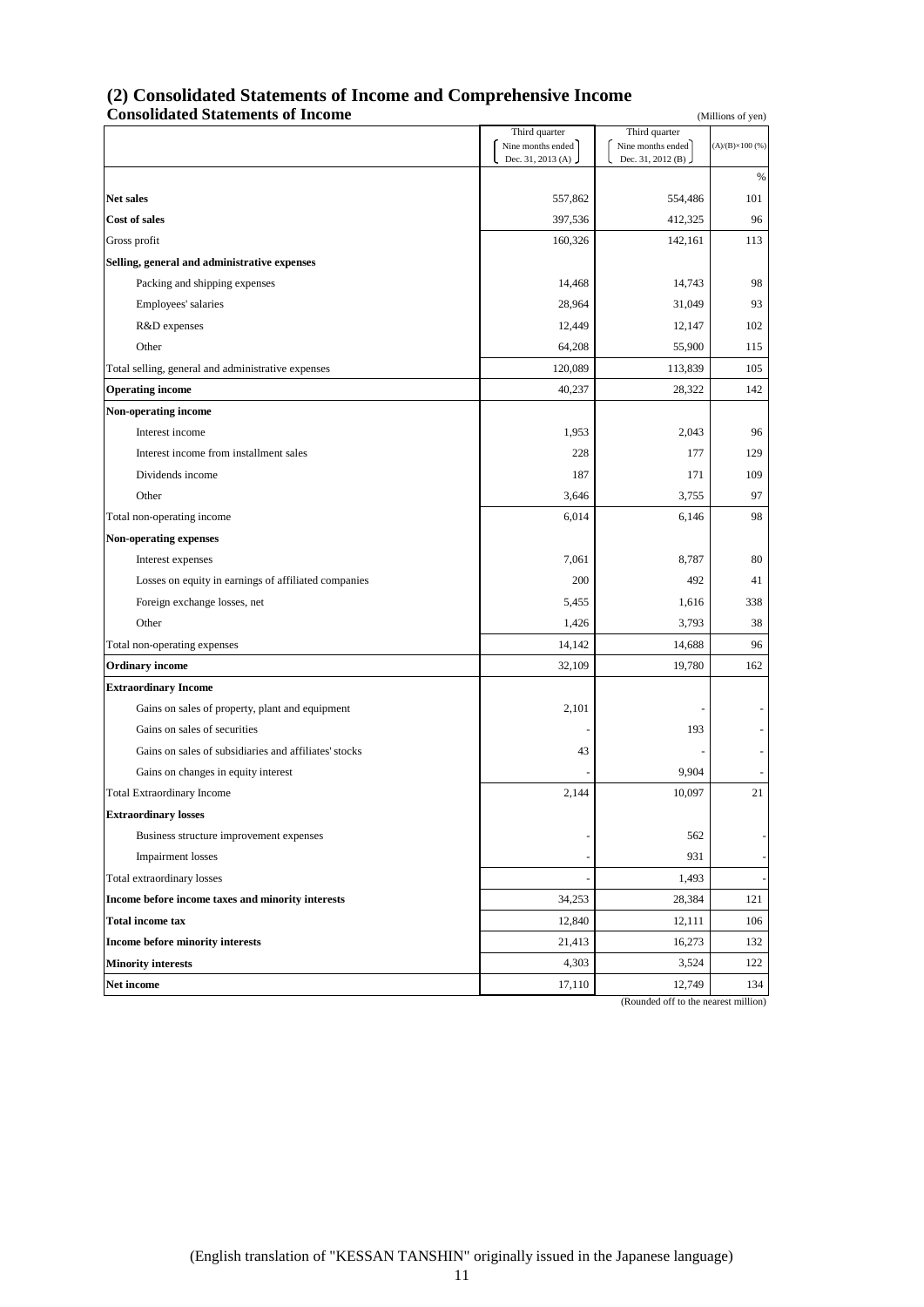#### **Consolidated Statements of Comprehensive Income** (Millions of yen)

|                                                                                     | Third quarter     | Third quarter       |                          |
|-------------------------------------------------------------------------------------|-------------------|---------------------|--------------------------|
|                                                                                     | Nine months ended | Nine months ended   | $(A)/(B)\times 100(%)$   |
|                                                                                     | Dec. 31, 2013 (A) | Dec. 31, 2012 (B) J |                          |
|                                                                                     |                   |                     | %                        |
| Income before minority interests                                                    | 21,413            | 16,273              | 132                      |
| Other comprehensive income (loss)                                                   |                   |                     |                          |
| Net unrealized gains (losses) on securities                                         | 934               | (1, 398)            |                          |
| Deferred losses on hedges                                                           | 712               | (318)               |                          |
| Foreign currency translation adjustments                                            | 22,017            | 10,914              | 202                      |
| Remeasurements of defined benefit plans                                             | 671               |                     | $\overline{\phantom{a}}$ |
| Share of other comprehensive income of companies accounted for by the equity method | 1,959             | (555)               |                          |
| Total other comprehensive income (loss)                                             | 26,293            | 8,643               | 304                      |
| <b>Comprehensive income</b>                                                         | 47,706            | 24,916              | 191                      |
| Comprehensive income attributable to shareholders of the Company                    | 39,172            | 19,154              | 205                      |
| Comprehensive income (loss) attributable to minority interests                      | 8,534             | 5,762               | 148                      |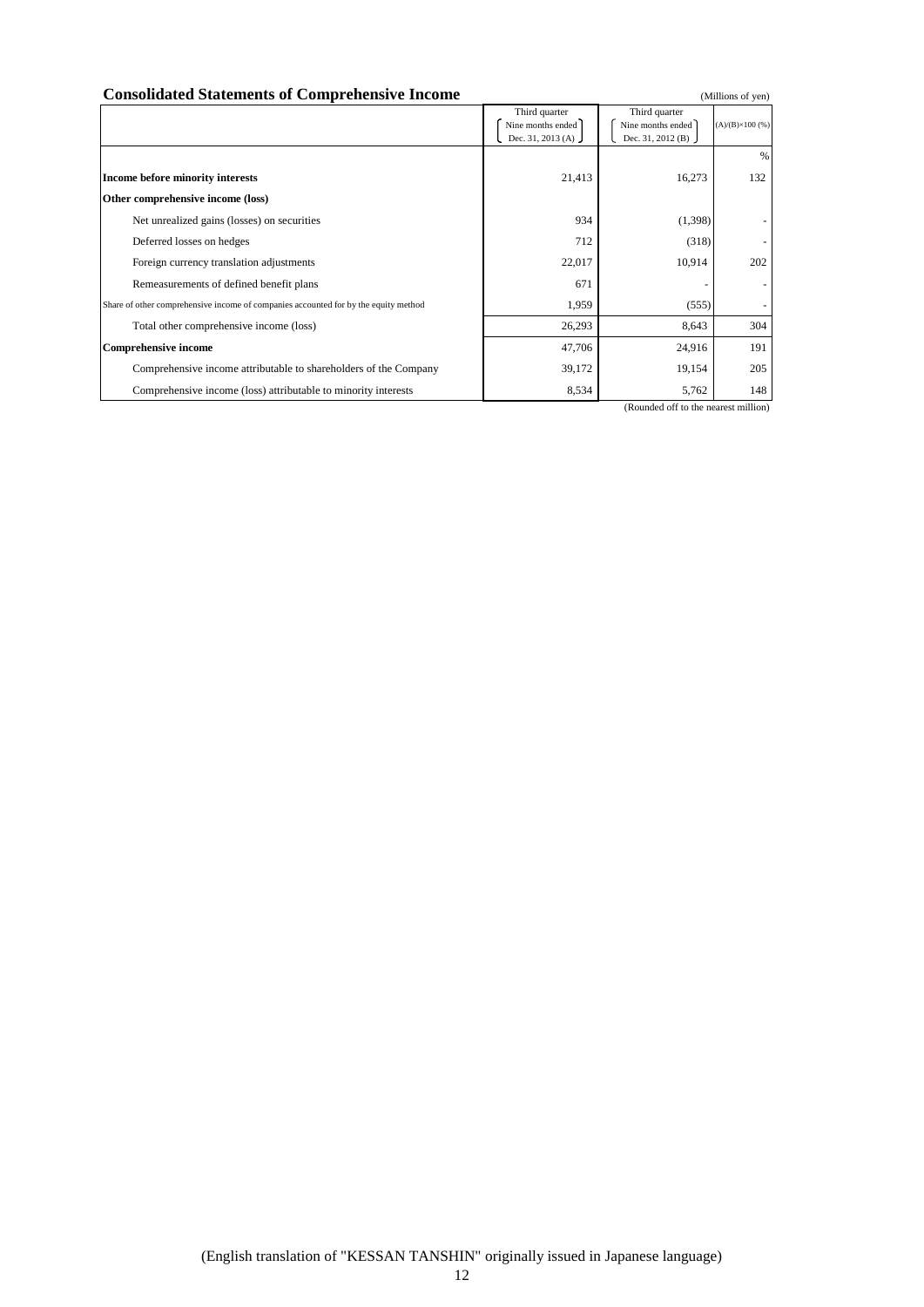#### **(3) Consolidated Statements of Cash Flows** (Millions of yen)

Third quarter<br>
me months ended<br>  $\begin{array}{|c|c|c|c|c|}\n\hline\n\text{Nine months ended} & \text{Nine months ended} \\
\hline\n\end{array}$ Nine months ended  $\left[ \begin{array}{c}$  Nine months end<br>Dec. 31, 2013 Dec. 31, 2013 **Cash flows from operating activities** Income before income taxes and minority interests 34,253 28,384 Depreciation and amortization 26,553 Changes in allowance for doubtful accounts 1,228 2,231 Interest and dividends income (2,214) (2,214) Interest expenses 8,787 Losses on equity in earnings of affiliated companies 200 492 Decrease in notes and accounts receivable 58,671 58,671 58,671 Decrease in lease receivables and investment assets 19,924 22,469 Increase in inventories (24,700) (50,148) Purchase of property held for lease (12,864) (12,864) Sales of property held for lease 2,722 2,067 Decrease in notes and accounts payable (6,963) (22,405) Gains on sales of property, plant and equipment (4,102) (1,242) Other, net 2,906 (1,090) Sub-total 59,652 59,691 Income taxes paid  $(17,448)$  (19,134) (19,134) **Net cash provided by (used in) operating activities** 72,204 40,557 **Cash flows from investing activities** Acquisitions of property, plant and equipment (35,937) (35,937) (35,937) Proceeds from sales of property, plant and equipment 2,697 1,695 Purchase of intangible assets (2,265) (1,877) Purchase of investment securities (2,587) (11,143) Proceeds from sales of investments in subsidiaries resulting in securities **Fig. 2.1 Contained Fig. 2.1 Contained Fig. 2.1 Contained Fig. 2.1 Contained Fig. 2.1 Contained Fig. 2.1 Contained Fig. 2.1 Contained Fig. 2.1 Cont** Payments for sales of investments in subsidiaries resulting in change in scope of consolidation (851) - Proceeds from sales of investments in subsidiaries resulting in change in scope of consolidation - 29,297 Interest and dividends received 2,512 2,426 Dividends received from affiliated companies 28 39 Other, net  $798$  (7,316) **Net cash provided by (used in) investing activities** (30,345) (22,208) **Cash flows from financing activities** Net decrease in short-term loans (14,744) (9,290) Proceeds from long-term loans 20,829 43,238 Repayments of long-term loans (32,258) (32,258) (32,258) Repayments of lease obligations (3,250) (2,883) Proceeds from issuance of bonds 19,906 Redemption of bonds  $\begin{bmatrix} 20,070 \end{bmatrix}$  (20,070) Interest paid (6,808) (8,807) (8,807) Dividends paid to shareholders (9,550) (7,414) Dividends paid to minority shareholders by subsidiaries (3,362) (5,196) Proceeds from stock issuance to minority shareholders and the stock issuance of minority shareholders and the stock issuance to minority shareholders and the stock issuance to minority shareholders and the stock issuance o Proceeds from disposal of treasury stock 133 6 Purchase of treasury stock  $(2)$  (0) Other, net and the contract of the contract of the contract of the contract of the contract of the contract of the contract of the contract of the contract of the contract of the contract of the contract of the contract of **Net cash provided by (used in) financing activities** (44,283) (21,277) **Effect of exchange rate changes on cash and cash equivalents** 5,600 1,583 **Net increase (decrease) in cash and cash equivalents** 3,176 (1,345) **Cash and cash equivalents at beginning of year** 66,622 81,059<br> **Cash and cash equivalents at end of period** 6 and 6 and 6 and 6 and 6 and 6 and 6 and 6 and 6 and 6 and 6 and 6 and 6 and 6 and 6 and 6 and 6 and 6 and 6 and **Cash and cash equivalents at end of period** 69,798 69,798 79,714